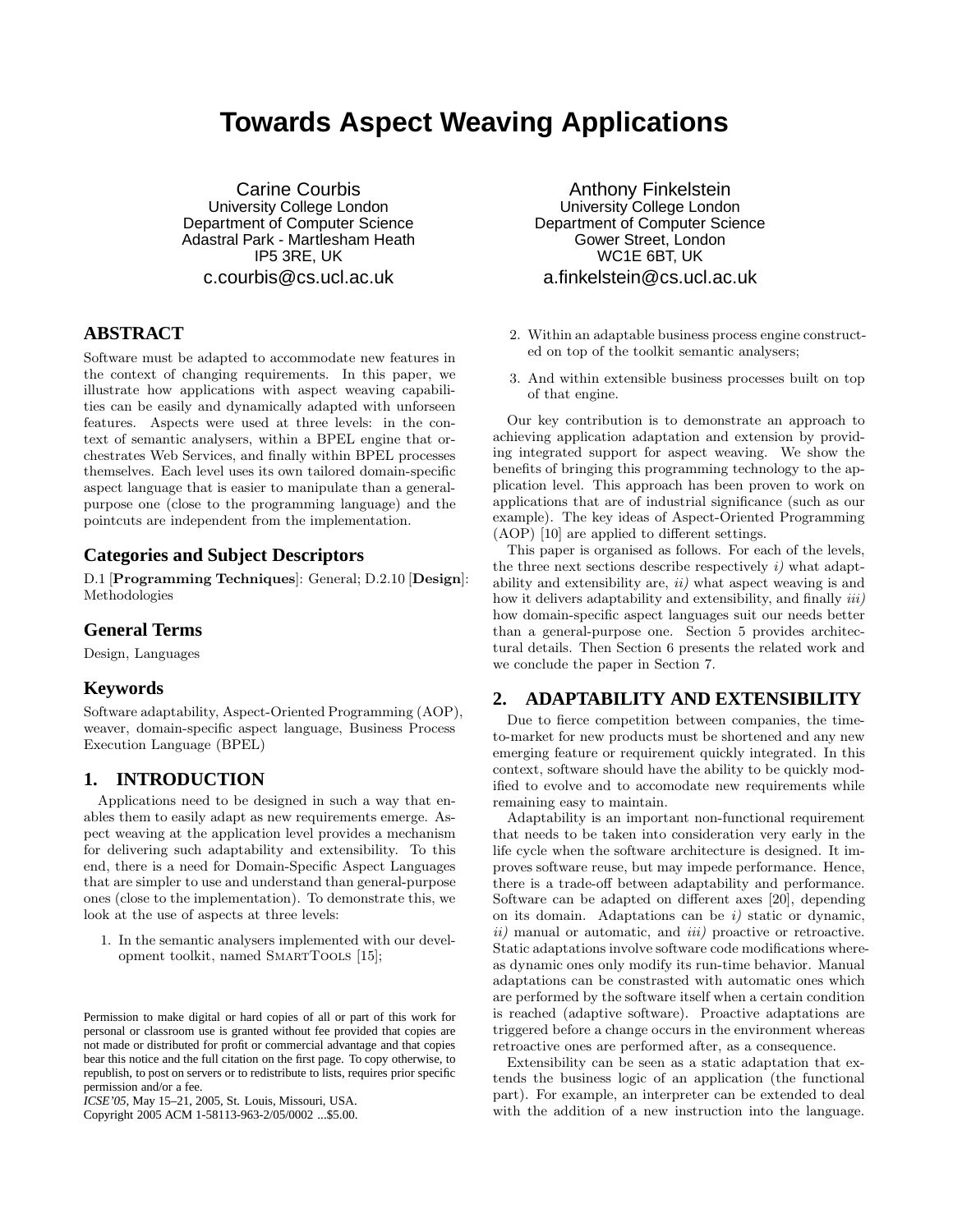Using a dynamic code loader, dynamic extensions by hotswapping modules are possible. Extensibility can be classified into three forms [27]: the white-box, the gray-box, and the black-box. With white-box extensibility, the least restrictive and most flexible form, applications are modified or new code embedded into them. Two sub-categories exist [2]: the open-box and the glass-box. With open-box extensibility, changes are directly performed into the original source code, mixing the extension code and the original application code. With glass-box extensibility, the application code can be viewed but it is separated from the extension code. With black box extensibility, typically the easiest to use but the least flexible, the original code is encapsulated and explicitly contains the extensibility mechanism. Gray-box extensibility is a trade-off between the two other approaches as the original code cannot be examined but its binary can be extended.

We now describe what adaptability and extensibility mean in the context of our three examples: the semantic analysers built using the SMARTTOOLS toolkit, a business process engine more specifically a BPEL engine, and its business processes. The first two examples focus on static glass-box extensibility and manual dynamic adaptations, whereas the third one on dynamic extensibility in a multi-thread context.

## **2.1 Semantic analysers described in Smart-Tools**

It is important that "systems infrastructure" software such as application servers, virtual machines, middleware, compilers, and operating systems are open and adaptable; otherwise no user-specific feature can be added after implementation time. Integrating new functionalities requires the redevelopment of the whole software.

To tackle this problem, SMARTTOOLS, a tool factory [9], provides a way to build extensible and adaptable semantic analysers dedicated to Domain-Specific Languages (DSLs). These analysers can be easily refined and updated when DSL definitions change, and their behaviors can be enhanced. For example, the core logic of an interpreter can be implemented as a semantic analyser and the visualisation of the environment as an adaptation to that analyser. The code of the interpreter is easier to write and to maintain as well as the code of the visualisation that is usually scattered. Another example of adaptation for this interpreter is constraint checking (design by contracts) on the environment values, prior to interpreting any instruction so as to ensure a safe execution. Also at development or maintenance stage, the interpreter can be enhanced with debugging information. As the architecture of the interpreter is flexible, the visualisation code or any other adaptation code is transparent to its core business logic. Adding and removing such adaptations, on the fly, are two important operations, particularly in the context of system infrastructures or legacy systems.

The designers of DSLs may not possess a deep knowlegde of computer science. The solution provided by SmartTools delivers semantic analysis frameworks that are easy to use and build on established techniques.

### **2.2 BPEL engine**

With Web Services [23], there is a layer of abstraction above the components that makes it possible to orchestrate interactions between different services. The most well established orchestration technology for Web Services is BPEL

(Business Process Execution Language) [3]. This XML-based language is rather small [12] but sufficient to handle variables with scopes, loops, conditional branches, synchronous and asynchronous communications, concurrent activities with correlated messages, transactions, and exceptions. With this language, a business process can be described by gluing different Web Services together thereby creating a new Web Service. This process description is interpreted by a BPEL engine.

In our view, the core logic of a BPEL engine should be minimal and compliant with the specifications but also easy to adapt and extend to cope with new requirements and features. As BPEL is an extensible language (that is new instructions can be used in a process description to cope with user-specific needs), its engine also needs to be extensible to integrate new behaviours for user-specific instructions. Examples of such extensions may be to introduce a new instruction to launch an executable or to replace a Web Service.

Enhancing the engine with orthogonal functionalities such as execution monitoring can be useful to manage the running process. Such functionalities should, however, be easy to disable, at any stage of the process execution, as they are themselves performance-inefficient. With such capabilities, process executions can be debugged during development stage, monitored, and even driven by agents at production stage. It is possible, for example, to embed, without modifying the engine implementation, a planner on the top of the latter. From events triggered by a monitor, this planner can take actions to avoid any disruption and to adjust the process. Such a tool can be useful particularly for long running processes.

Selecting Web Services is another example of a useful adaptation. Instead of choosing at design or deployment time which Web Service to use, the engine can choose one at runtime, in accordance with specified criteria and constraints, on the first occasion the service is invoked. There is also a need to be able to replace, at runtime, a Web Service that is slow, unresponsive, or no longer useful for the current iteration. In this way, the workflow can be adapted to improve performance or QoS (Quality of Service), or to avoid termination because there is no answer from one partner, or to use another similar service in a loop or on user demand. The substitution can only occur if the new Web Service is service-signature compliant (same WSDL description as there is no service adaptor) and if the service to be replaced is in a stable state (not in a transaction, and without an initialisation or one that does not impact on other partners).

A further useful adaptation is to execute local code for integration purposes between two service invocations, as proposed in BPELJ [4]. Converting message data into another format to prepare messages can be an example of the use of this capability. In this way, creating new Web Services to deal with business internal operations can be avoided.

### **2.3 BPEL processes**

The existing service description languages and Web Service flow languages address business process dynamics and non-functional properties poorly. For example, in the current BPEL version, it is not possible, at runtime, to add on demand an unforeseen Web Service into the process, to replace Web Services, or to hot-fix processes. The process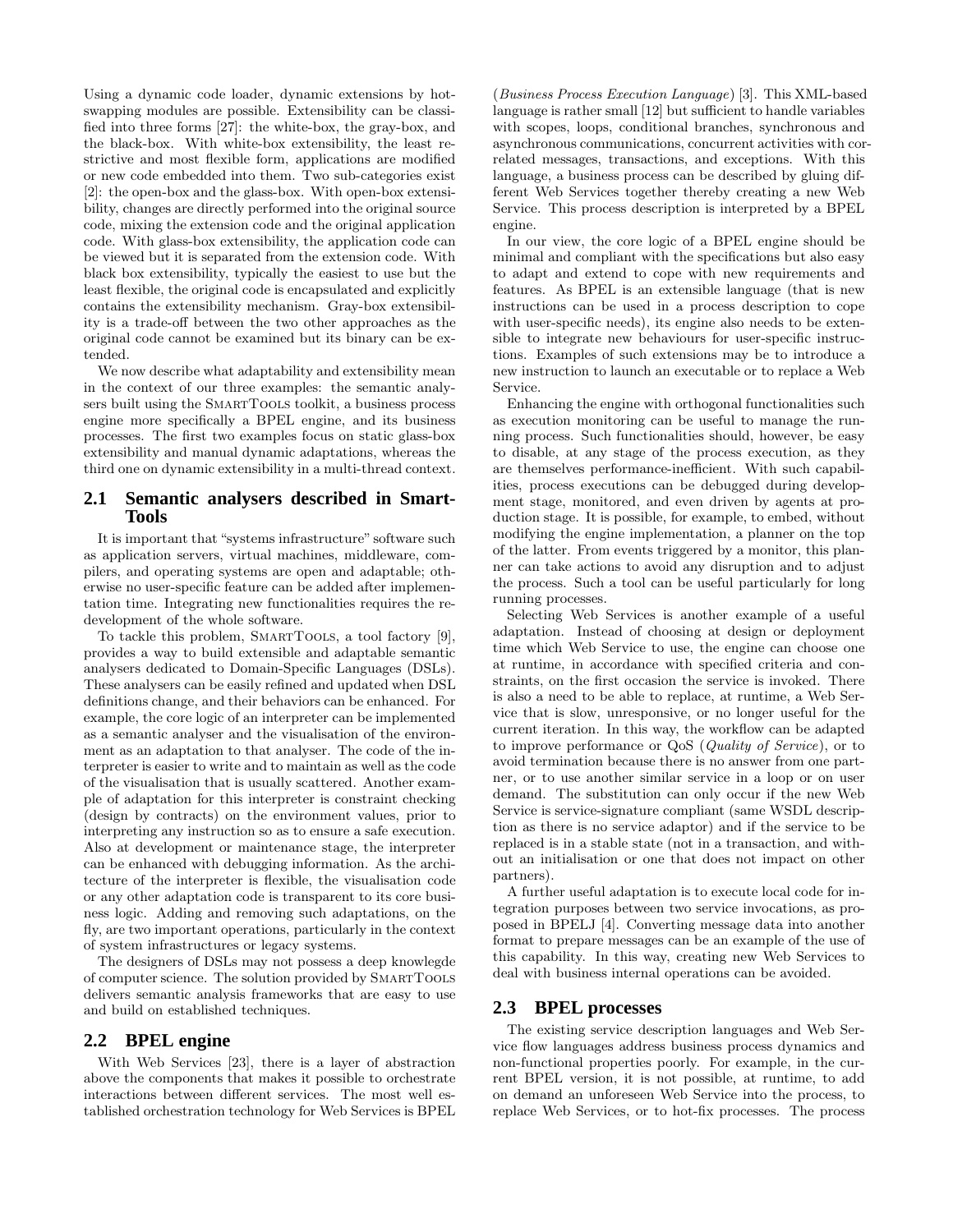needs to be stopped to be extended. For long running processes, adapting a workflow by stopping it is not acceptable. An important example of such hot-fixes is the composition, on demand, of a new Web Service and thus the addition of its choreography interface into the process. We have been investigating a specific case in which services are used to support a large Grid-based computational chemistry application [13]. In this application, there is a need for steering, in other words, changing the end of the process dependent upon results identified in earlier stages.

BPEL processes need to have the ability to be extended to meet unforeseen post-deployment requirements and user needs. Hot-deploying Web Services requires the addition of new computational instructions into the process, whereas hot-fixing implies the replacement or deletion of some instructions.

### **3. ASPECT WEAVING**

Objects have proven to be too small as units of reuse and inadequate to capture crosscutting concerns. New programming paradigms such as components and AOP have emerged to complement object-oriented programming. With aspects, crosscutting concerns can be cleanly modularized, making development, maintenance, and reuse easier. An aspect may contain structure refinements (for example, extending a class), different code fragments, and location descriptions to identify where to plug the code fragments in. In AspectJ [22], the most well-known AOP implementation for the Java programming language, these different pieces are respectively called inter-type declarations, advice, and pointcuts; the well-defined points in the program flow that can be selected by the pointcuts are called join points. The ultimate aim of AOP is to replicate the same execution as when the code of the business logic and aspects was tangled. This composition is performed by an aspect weaver, either by source code transformation or by use of hooks, at compilation or at execution time.

In this paper, we show that applications with aspectweaving capabilities can be quickly adapted to meet new requirements. Aspects that can be plugged in on the fly (dynamic aspects) can be one way of solving the application adaptability issue. The first step to adding such capabilities is to identify the points in the application flow (the join points) where possible adaptations or extensions may be required in the future. Then, depending on the AOP implementations, the application architecture may need to be slightly modified to integrate hooks at these points and some logic to manage the plugging in and removal of aspects. The application itself is the aspect weaver. We now detail what the join points are for our three examples.

### **3.1 Semantic analysers described in Smart-Tools**

The possible points to adapt semantic analysers are at each instruction treatment. With wrappers around these treatments, the base code can be easily adapted in different ways. At execution time, aspects can be manually plugged in or removed, before or after these join points, on a particular language instruction (operator, for example the while operator), on a specific set of operators (DSL type), or on all the operators. Composing different aspects at a same join point is done in a first-plugged-in first-executed ordering policy. A priority ordering policy might be introduced

in the weaver in case of the around weaving use (that indicates the substitution of the advice execution for the base code one). In order to have powerful adaptations, the execution context (that is the current node and the treatment arguments) is provided by the weaver to the advice.

Analysers, as explained in the previous section, also need to be extended as a new instruction can be added in the DSL or their semantic refined. We have chosen to encapsulate each analyser in an independent module with a method per DSL operator. With this design, they are easy to extend, in a glass-box manner, by inheritance and method overriding.

### **3.2 BPEL engine**

As the BPEL engine is an interpreter based on a SMART-Tools semantic analyser, it has the same join points and extensibility mechanisms as those described in the previous sub-section. The difference lies in the fact that these points need to be identified in a finer grain manner. Not only BPEL operators or type names can be used in this order but also attributes, or location in the document (such as the second invoke in a loop).

As we wanted not only a BPEL engine that is standard compliant, but one that also contains extra features such as a BPEL aspect weaver, we have chosen to implement the latter as semantic analyser adaptations, that is aspects plugged onto the engine. In this way, the extra features are transparent to the engine and can be plugged in or out at any time during the execution.

#### **3.3 BPEL processes**

The pointcuts are the same as those of the BPEL engine aspects but the weaving is different as these aspects have as a goal to extend (to hot-fix) BPEL documents. Weaving such an aspect implies transforming the document and the BPEL engine environment (for example, to add a new variable), at execution time, in a multi-thread context as each activity in a flow is interpreted in a different thread. These transformations can only be applied to the processes at precise points, under certain conditions and when all the threads are suspended, to ensure the stability of the system. For example, replacing a BPEL sequence can only occur if the engine has not started interpreting it.

The dynamic aspect technology is our solution to address dynamic composition of Web Services: the choreography interface can be seen as pieces of advice and where to weave them as pointcuts. Composition is an important example of such hot-fixes.

# **4. DOMAIN-SPECIFIC ASPECT LAN-GUAGES**

The most popular aspect language is AspectJ [22]. It is a general-purpose aspect language for Java. Because of this generality, the language is low-level [25]. Its pointcut language is rich as there exists many join points to identify, making its use more difficult, especially for nonprogramming experts. Typically, the full range of pointcuts and inter-type declarations is not used when aspects are specified for an application.

We believe that each class of applications should have its own Domain-Specific Language (DSL) [6] to specify its aspects. In this way, the aspect language is tailored to the application, gaining in conciseness and easiness of use. Developing a DSL [11], particularly when you have the domain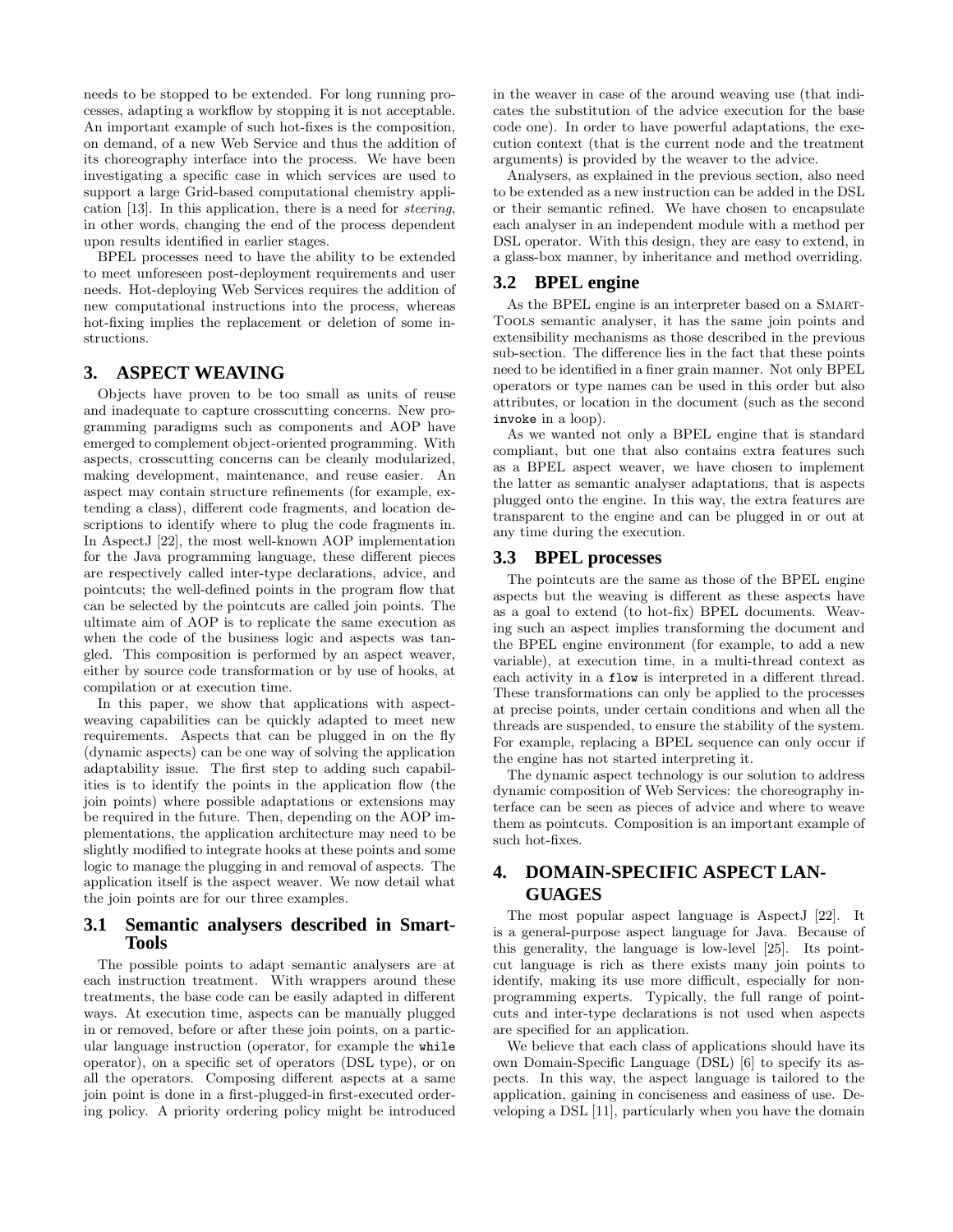knowledge, is not that complicated. Tools or formalisms to support DSL development exist, most notably XML Schema to describe the structure of the language, XML parsers, and the DOM API to manipulate the documents.

The main questions to focus on when designing a new Domain-Specific Aspect Language (DSAL) are the following:

- How the join points should be identified and with what granularity ?
- What structural introductions into the base level should be enabled (for example, adding new fields to a class) ?
- What information should be available in the advice to enable powerful adaptations, recognizing that there is a trade-off in which such adaptations can destabilize the system ?

The issue of how inter-aspect dependencies should be handled when different aspects are composed (is an ordering needed?) is related to the weaver design. To illustrate, we now present the DSALs of our three examples.

### **4.1 Semantic analysers described in Smart-Tools**

As described above, we wanted to be able to plug in Java code fragments just before or after semantic treatments and to identify these points either with a DSL operator name or a DSL type name. With AspectJ, the pointcuts would be too low level as the identification of the semantic treatments would be based on the method names and parameter type names. In case where the analyser method names are changed or a new operator is added into a type, these pointcuts would need to be updated. An independance (abstraction) from the analyser implementation was therefore required. Enabling the introduction of new members (fields, methods, or constructors) into the analysers has proven not to be useful.

We have chosen to design an aspect as a Java class that implements an interface with two methods, before and after (see Figure 1) as it can be easier to understand. These methods are two pieces of advice that can be executed respectively before and after the semantic treatment of an operator. Thereby, aspects can be extended by inheritance and benefited from any object-oriented programming advantage. When an aspect is deployed, information on which operator or type it should be plugged into is provided. The three methods to deploy it are given in Figure 2 as well as the equivalent AspectJ pointcuts<sup>1</sup> as comparison. The firstplugged-in first-executed ordering policy is applied if more than one aspect is plugged in at the same join point.

# **4.2 BPEL engine**

We have built a BPEL engine as an interpretor based on a SmartTools semantic analyser. Therefore, it has the same join points but the requirements for its DSAL are slightly different: the pointcut language should be finer grain as well as independant from the implementation, and aspects may need to share information, though this means that they are interdependent. Only BPEL documents should be the focus of the users of this DSAL not the implementation of the engine which should remain a black box. To have more

```
package uk.ac.ucl.cs.bpel.aspect.engineAspect;
import java.util.ArrayList;
import fr.smarttools.core.tree.UntypedNode;
import fr.smarttools.core.tree.visitor.aspect.Aspect;
import uk.ac.ucl.cs.bpel.aspect.engineAspect.AspectRef;
public class EngineAspectManager implements Aspect {
private UntypedNode curNode = null;
public void before(Type context, Object[] vParams)
       throws VisitorException {
  curNode = (UntypedNode) vParams[0];
  executeAdviceIfAny("getAspectsBefore", curNode);
}
public void after(Type context, Object[] vParams)
       throws VisitorException {
  curNode = (UntypedNode) vParams[0];
  executeAdviceIfAny("getAspectsAfter", curNode);
}
private void executeAdviceIfAny(String methN,
                                 UntypedNode node) {
 ArrayList aspectRefs = executeMethod(methN, node);
  if (aspectRefs != null) {
  if (aspectRefs.size() > 0) { // advice to execute
   AspectRef aspRef;
   String aspN;
    String adviceN;
   for (int i=0; i<aspectRefs.size(); i++) {
    aspRef =((AspectRef)aspectRefs.get(i));
    aspN = aspRef.getAspectName();
    if (aspectDB.isPresent(aspN)) {
     adviceN = aspRef.getMethodName();
      executeMethod(adviceN, aspectDB.getAspect(aspN));
    } else {
      // do nothing. The aspect has been unplugged.
    }
}}}} ...
}
```
Figure 1: Example of a SmartTools aspect: the BPEL aspect weaver aspect

```
addAspect(aspectObject);
pointcut p1(fr.smarttools.core.tree.ast.UntypedNode n,
           uk.ac.ucl.cs.bpel.engine.BPELEnv env) :
target(BPELEngine) &&
args(n, env) &&
execution(* execute(uk.ac.ucl.cs.bpel.ast.*Node,
                     uk.ac.ucl.cs.bpel.engine.BPELEnv);
addAspectOnOperator("invoke", aspectObject);
pointcut p2(uk.ac.ucl.cs.bpel.ast.InvokeNode n,
           uk.ac.ucl.cs.bpel.engine.BPELEnv env) :
execution(* BPELEngine.execute(n, env));
addAspectOnType("Activity", aspectObject);
pointcut p3(uk.ac.ucl.cs.bpel.ast.ActivityType n,
           uk.ac.ucl.cs.bpel.engine.BPELEnv env) :
target(BPELEngine) &&
args(n, env) &&
 execution(* execute(uk.ac.ucl.cs.bpel.ast.InvokeNode,
                    uk.ac.ucl.cs.bpel.engine.BPELEnv))
  execution(* execute(uk.ac.ucl.cs.bpel.ast.WhileNode,
                    uk.ac.ucl.cs.bpel.engine.BPELEnv))
  similar pointcut for all the operators that
    belong to this type (14 operators)
);
```
Figure 2: The three SmartTools methods to deploy an aspect (in bold) and their equivalent AspectJ pointcuts underneath

<sup>1</sup>We are not AspectJ experts. Any suggestion to improve the pointcuts is welcome.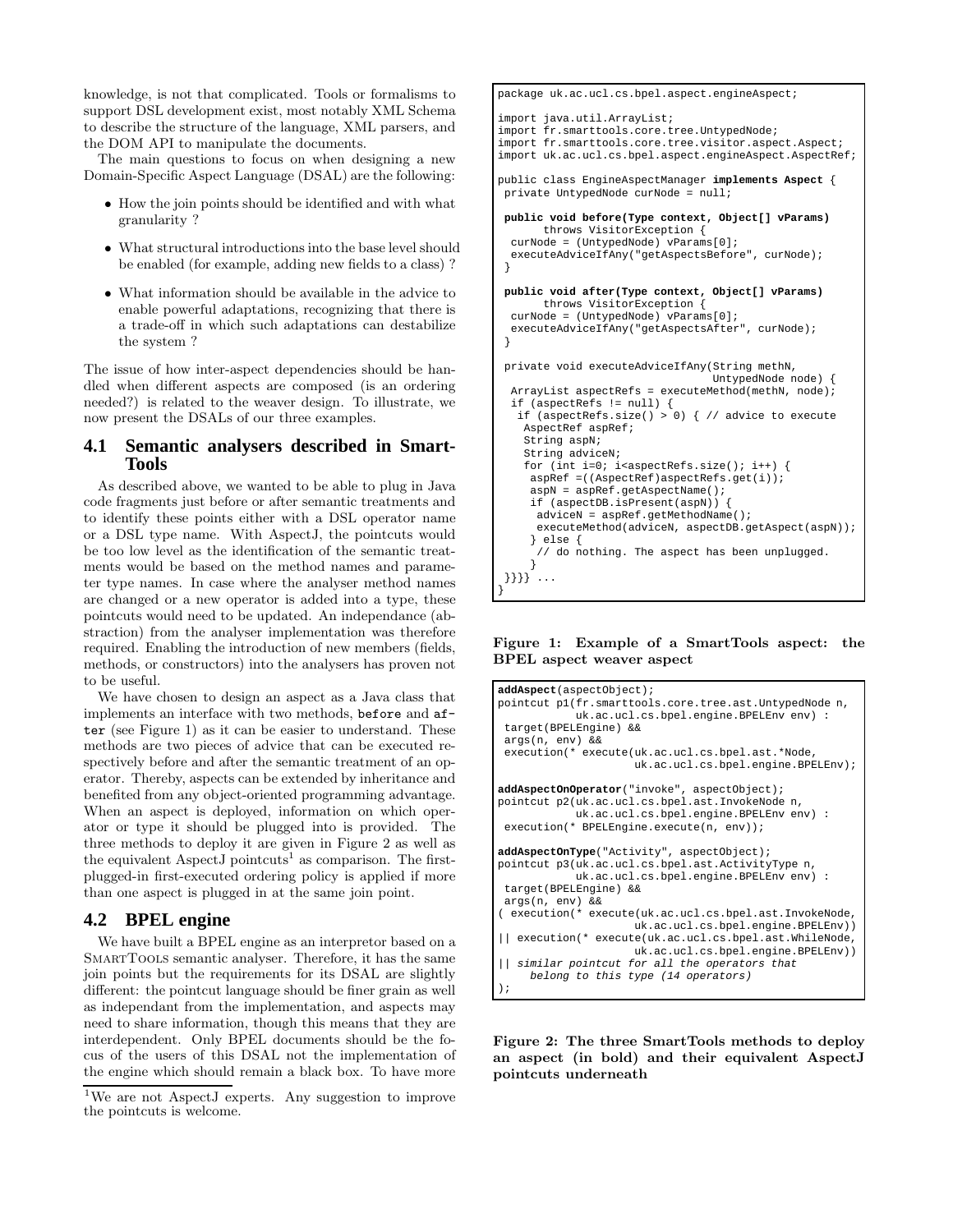powerful adaptations, direct access to the BPEL engine environment as well as the current node should also be enabled from the advice.

We have decomposed a BPEL engine aspect into two parts: the specifications of the pointcuts and a Java class that contains the pieces of advice. To avoid learning a new language for the pointcuts, we have chosen XPath, a language specialized for addressing parts of an XML document (a BPEL process is an XML document). Therefore only static values of the documents can be used to identify the join points; the dynamic ones can filter the code execution in the advice bodies. XPath is a well-known powerful standard for which widely available tools exist that our AOP implementation benefits from. The only restriction we have imposed for implementation purposes is to only address BPEL nodes not attributes (though the filtering on attributes is enabled). The first part of an aspect (Figure 3) contains its name (a fully qualified Java class name), and at least one pointcut to specify the nodes to select (an XPath expression) and the advice name (a Java method) to execute before or after their interpretation. For example, the last pointcut of Figure 3 indicates that the method shipping (the advice) of the uk.ac.ucl.cs.test.EngineAspectExample aspect should be executed just before the interpretation of each invoke instruction that has shippingPT with a lns namespace prefix as value for its portType attribute. The second part (Figure 4) is the corresponding Java class that encapsulates the advice code. From any advice method, it is possible to call methods to get the node that is currently interpreted (getCurrentNode), the BPEL environment, and any other aspect plugged in that is identified by its name.

```
<aspect name="uk.ac.ucl.cs.test.EngineAspectExample">
<after where="//:process" methodName="process"/>
<before where="//:partnerLink" methodName="partnerL"/>
<after where="//:variable" methodName="variable"/>
<before where="//:invoke[@portType='lns:shippingPT']"
        methodName="shipping"/>
</aspect>
```
Figure 3: Pointcut specifications of an engine aspect

```
package uk.ac.ucl.cs.test;
import uk.ac.ucl.cs.bpel.ast.VariableNode;
public class EngineAspectExample extends
uk.ac.ucl.cs.bpel.aspect.engine.EngineAspect {
public void variable() {
 VariableNode node = (VariableNode) getCurrentNode();
 System.out.println("Var decl=" + node.getNameAttr());
 }
public void process() {}
public void partnerL() {}
public void shipping() \{}
}
```


#### **4.3 BPEL processes**

For this DSAL, the pointcuts are the same as those in the BPEL engine, but there is a requirement to introduce or remove members (such as variables, partners, catch exception handlers, etc.) in/from the process. The advice bodies are also different as they are BPEL-based. As the process fixes (aspects) can be plugged in on the fly, the execution environment needs to be updated with the new members that are involved in the process. The possible modifications that can be performed on a process are inserting, replacing, or removing BPEL instructions. By contrast to the other DSALs, these aspects do not need to be removable.

A process aspect (Figure 5) is decomposed into three parts: i) the declarations of member addition or removal (variables, catches, catch all, compensate handlers, event handlers, partners, partner links, correlation sets),  $ii$  the actions to perform on the process (insert, replace, or delete) and at which locations (also XPath expressions), and finally iii) the BPEL instruction fragments (advice bodies) to add into the process. For example, when the aspect of Figure 5 is plugged into an existing business process, a new variable, var1, is added to the scope scope1 and the instructions (the while statement) of the advice advice1 are appended just after the second invoke instruction of the process if it is possible.

```
Workflow aspect ProcessAspectExample
Members {
   add <variable name="var1" messageType="orderType"/>
       in scope1
}
Pointcuts {
   after "//:invoke[2]" insert advice1
}
Advices {
  advice1
  <while condition="bpws:getVariableData(order) > 100">
  ...
  </while>
}
```
Figure 5: Example of a process aspect

# **5. ARCHITECTURES**

This section details the architecture and implementation of each example.

### **5.1 Semantic analysers described in Smart-Tools**

Each SMARTTOOLS semantic analyser is based on the visitor design pattern [7, 14]. It contains one visit method per language operator and traverses, from top to bottom, the ASTs (Abstract Syntax Trees) that represent the programs or documents that are being analysed. Because of the operator class implementation, these trees are not only strictly typed to meet the pattern requirements but are also based on the DOM API, enabling XPath selections of their nodes, which is useful for the implementation of our aspect languages.

These classes are generated by the toolkit from the language structure definition (for example, an XML Schema) as well as a default tree visitor that can be extended by inheritance and visit method overriding to develop a specific semantic analyser. To ease the writing and the maintenance of the analysers, SMARTTOOLS offers additional features:  $i$ ) the visit methods and traversal can be configured,  $ii)$  the redirection methods usually named accept are hidden, and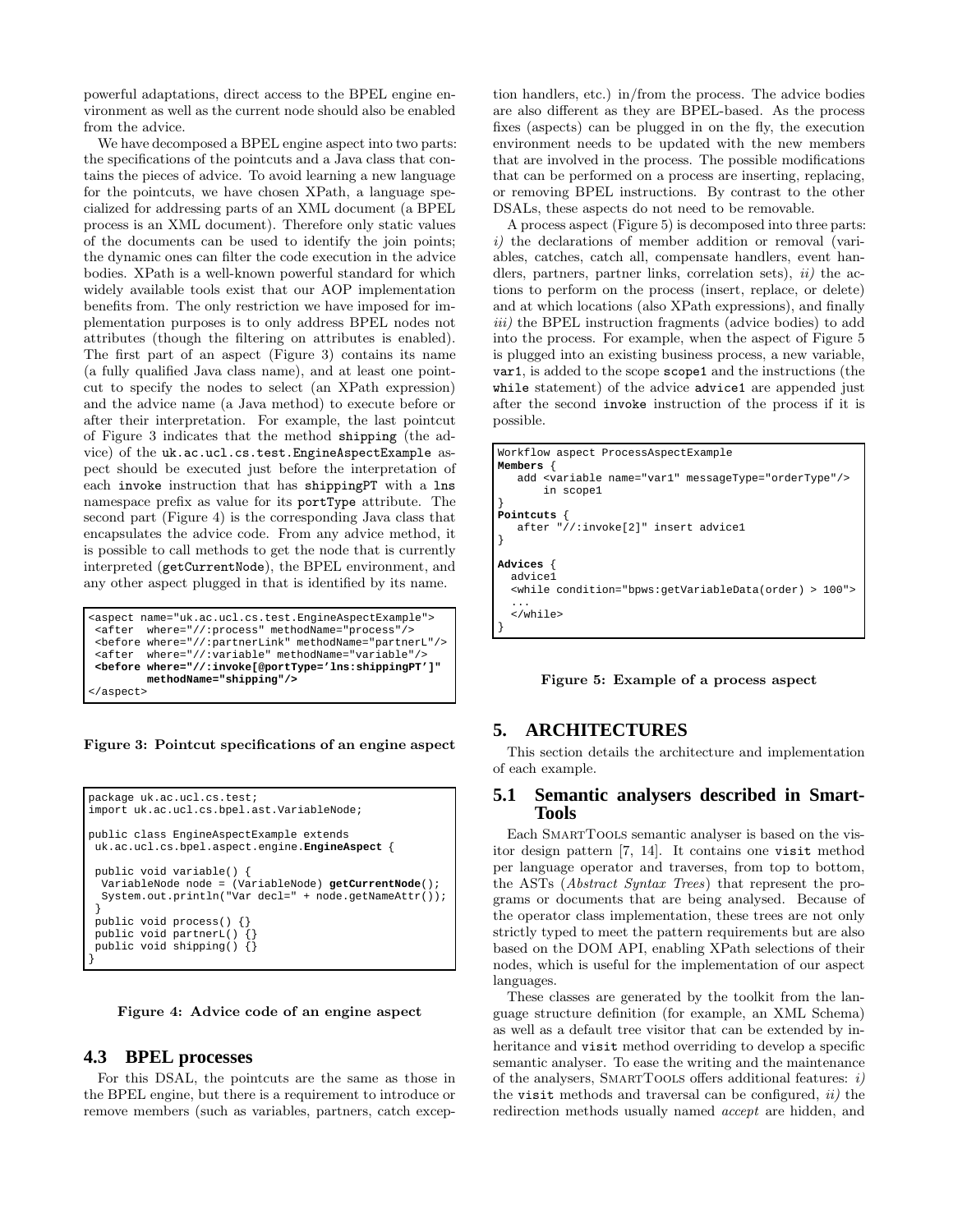finally *iii*) the analysers can also be adapted dynamically through aspects. By these means, only appropriate nodes are visited (this ability can be useful on large trees), type castings on the parameters as well as on the return values are avoided, and the given method names are more meaningful. Each concern can be modularized instead of being scattered in the different methods of the analyser. All these benefits are derived from the intensive use of generative programming.

Typically, redirection methods are useful in the Java programming language as it does not support the late-binding on dynamic types of method parameters. With these methods, the right method according to the dynamic types of the parameters is executed. SMARTTOOLS handles the redirection methods internally and hides the underlying complexity from developers. For example (Figure 6), the execute method on the Activity son is directly called instead of node.getActivityNode().accept(env). There is no accept method in each operator class. As the method signatures can be configured, these classes would have been modified each time a new analyser would have been defined to integrate the corresponding accept methods. Instead each recursive call is forwarded to a central method that dispatches according to the operator id of the current node to the appropriate analyser method. To avoid using reflection, a method is generated for each analyser that sorts all the "visit" method calls in a switch in function of the operator ids.

```
package uk.ac.ucl.cs.bpel.engine;
import uk.ac.ucl.cs.bpel.BPELEnv;
import uk.ac.ucl.cs.bpel.visitors.TravBPELEngVisitor;
import uk.ac.ucl.cs.bpel.ast.*;
import fr.smarttools.core.tree.visitor.VisException;
public class BPELEngine extends TravBPELEngVisitor {
public Object execute(WhileNode node, BPELEnv env)
         throws VisException {
  executeStandardElements(node, env);
  String condition = node.getConditionAttr();
  if (testCondition(condition, env) == true) { // true
   execute(node.getActivityNode(), env); // activity
   execute(node, env); // recursive while execution
  }
  return null;
 }
 ...
}
```
#### Figure 6: Code snippet of a visitor: the BPEL engine

Because of this central method, it was relatively straightforward to enhance the semantic analysers with a specific AOP. By integrating weaving mechanisms before and after the dispatch method, the semantic analysers have been made adaptable.

### **5.2 The BPEL engine**

The BPEL engine is an example of SMARTTOOLS semantic analysers. Glass-box extension of the default visitor, TravBPELEngVisitor, generated from the BPEL structure definition and the visitor configuration is shown in Figure 6. The core business logic of the engine is contained in this analyser, except for the management of the namespaces which is implemented as an aspect. Namespaces can be defined anywhere in documents (attribute xmlns), however they can only be used inside the node that defined them and its nested nodes. Instead of scattering code in each visit method, to collect the namespaces and to remove them from the environment at the end of the operator interpretation, we have chosen to modularize it in an aspect, plugged on all the operators. The management of source and target links that drive the process execution can be implemented as an aspect that can also be plugged on all the operators that belong to the Activity type.

All extra features, not compliant with the standards, are adaptations (aspects), transparent to the engine core. The environment visualisation as well as the engine aspect manager are examples of such adaptations. Having a specific AOP on the top of the engine enables other adaptations such as monitoring the processes, preparing the Web Service messages, or checking constraints (Figure 7).

The engine aspect weaver is itself an aspect (Figure 1). When an engine aspect is plugged, it is registered on the system and the different nodes of the AST selected by the XPath expressions of its pointcuts are annotated with the aspect name and the name of the advice to execute. Before and after interpreting any instruction, the weaver checks if there is any annotation. If one exists and if the aspect is still registered (plugged), a call by reflection is performed to execute the advice. Unweaving an aspect only means removing it from the registry.

### **5.3 BPEL processes**

The workflow aspect manager is also an adaptation, independent from the engine. When a process aspect is plugged in, it suspends the engine at some stable points and performs the transformations at the nodes identified by the XPath expressions if possible. The workflow aspect manager also needs to get access to the data environment to add or remove members. By propagation, the engine aspects already plugged in are applied to any new BPEL instruction added by insertion or replacement.

### **6. RELATED WORK**

Constructing applications that are easy to adapt and extend is a long-standing goal in software engineering. Solutions to offer greater modularisation, variation, and configurability to the code have been proposed such as generative programming, meta-programming and reflection, aspect-oriented software development, and model-driven architecture. Given the scope of this work, it is impossible to review everything. We have therefore chosen to make reference to only the most immediate relevant works.

Using aspects for dynamic adaptations has been proposed in [26]. In this work, a non-adaptive distributed conferencing application is transformed into one that is adapt-ready. The adaptation infrastructure - wrappers and dynamic management code of the adaptations (conditions and actions) is added to the application core, using AspectJ. At runtime, adaptations can be loaded or removed, and the application behaves as a code weaver with the actions to execute when the corresponding conditions are satisfied. Embedding code weaving mechanisms inside the application core brings flexibility. We believe that with the new capability of annotating Java programs (see JSR 175 [18]), more and more applications will be code weavers.

Many projects such as [1, 16, 21] are interested in apply-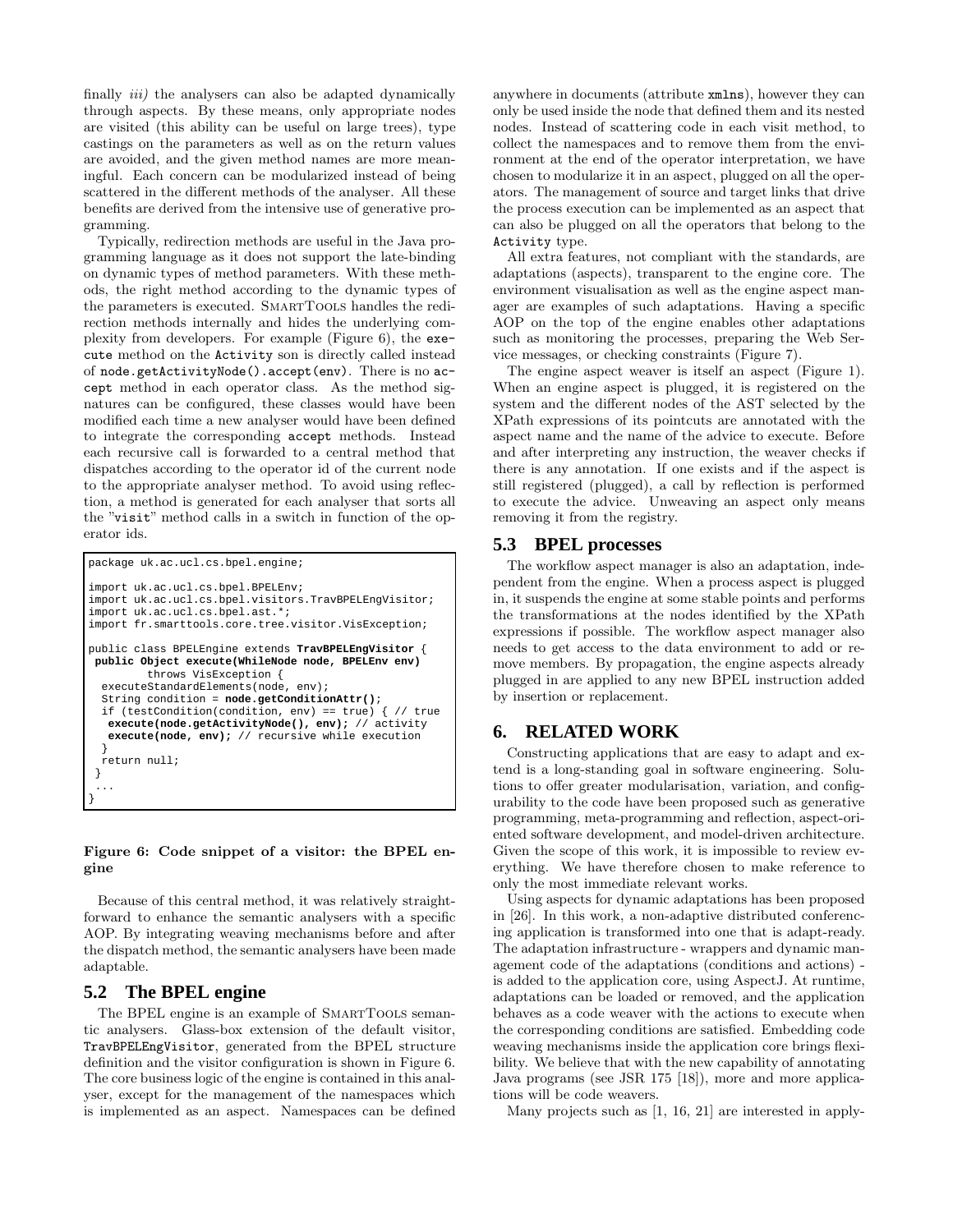

Figure 7: The basic BPEL engine with its different aspects

ing dynamic aspects into component architectures to have more flexible and adaptable applications. For example, the JAsCo infrastructure [21] enables the execution of component based applications, which can be dynamically adapted by aspects. The components (Java Beans) when loaded into the infrastructure are modified to insert traps at every public method which invoke the aspect weaver when they are called. A management layer based on the JAsCo aspects [24] was developed to monitor and adapt Web Service applications.

The JAsCo infrastructure has also its own aspect language, a Java language extension, specific for the domain: the components. Krzysztof Czarnecki and Ulrich Eisenecker advocate [5] the use of a separate language or a language extension specialized to the problem instead of a conventional library approach. The earliest aspect languages, COOL and RIDL, were domain-specific, respectively for synchronisation and distribution. The semantic of domain-specific aspect languages is clear as they are restricted and designed for the problem. Other interesting work that advocates the use of Domain-Specific Aspect Languages includes XAspects [19].

A toolkit for making aspect languages for object-oriented legacy software is proposed in [8], based on a languageindependent weaver as the back-end. This generic weaver also uses AST transformations to plug the advice code into the legacy software.

The main problem with weaving new code at runtime is to ensure the stability of the system. Despite the dynamic changes, code consistency and structural correctness should be maintained. Using a restricted set of join points where the changes can occur may help to check if the changes (aspect) can be performed safely. Formal models may be used such as ADEPT [17] in case of dynamic structural changes in workflows.

# **7. CONCLUSION**

Adaptability and extensibility are requirements that should be taken into consideration during the application architecture design. The approach outlined in this paper is to prepare applications to cope with dynamic adaptations by inserting aspect weaving mechanisms. This approach has been shown to work. For example, the core of our BPEL engine, a SmartTools semantic analyser, has been enhanced with unforeseen adaptations - the BPEL engine aspect weaver and the BPEL process aspect weaver - in a transparent manner. Aspect tools should themselves use aspects for their own development. With these adaptations, the engine itself can be adapted and the processes extended without stopping their interpretation. By these means, Web Service hotdeployments and workflow hot-fixes are possible. The benefits of these adaptation mechanisms outweigh, we believe, the potential performance impact. Furthermore, in our case of applications based on Web Services, this potential performance impact associated with the weaving mechanisms is not comparable with that due to remote service invocations.

Designing aspect languages specific for the applications simplifies the use of aspects, especially for non-programming experts, as these languages are tailored specifically for a specific domain and are higher level (hide the complexity) than general-purpose ones. For instance, our aspects (pointcuts) are independent from the implementation and therefore do not need to be updated if the BPEL engine implementation is changed.

Additional adaptations and extensions to the BPEL engine may be required as its implementation is not finished. We plan, for example, to be able to select Web Services at runtime instead of at deployment time and even replace them if they are no longer compliant with the selection policy. We want to refine the way process transformations are performed to ensure the stability of the system. Locations where these transformations can occur need to be identified and consistency tests performed.

### **8. ACKNOWLEDGEMENTS**

This work is supported by the Generative Software Development project funded by BT Group. Anthony Finkelstein is grateful for support from an IBM faculty partnership award. The authors want to thank DIDIER PARIGOT from INRIA Sophia-Antipolis for his work on SmartTools and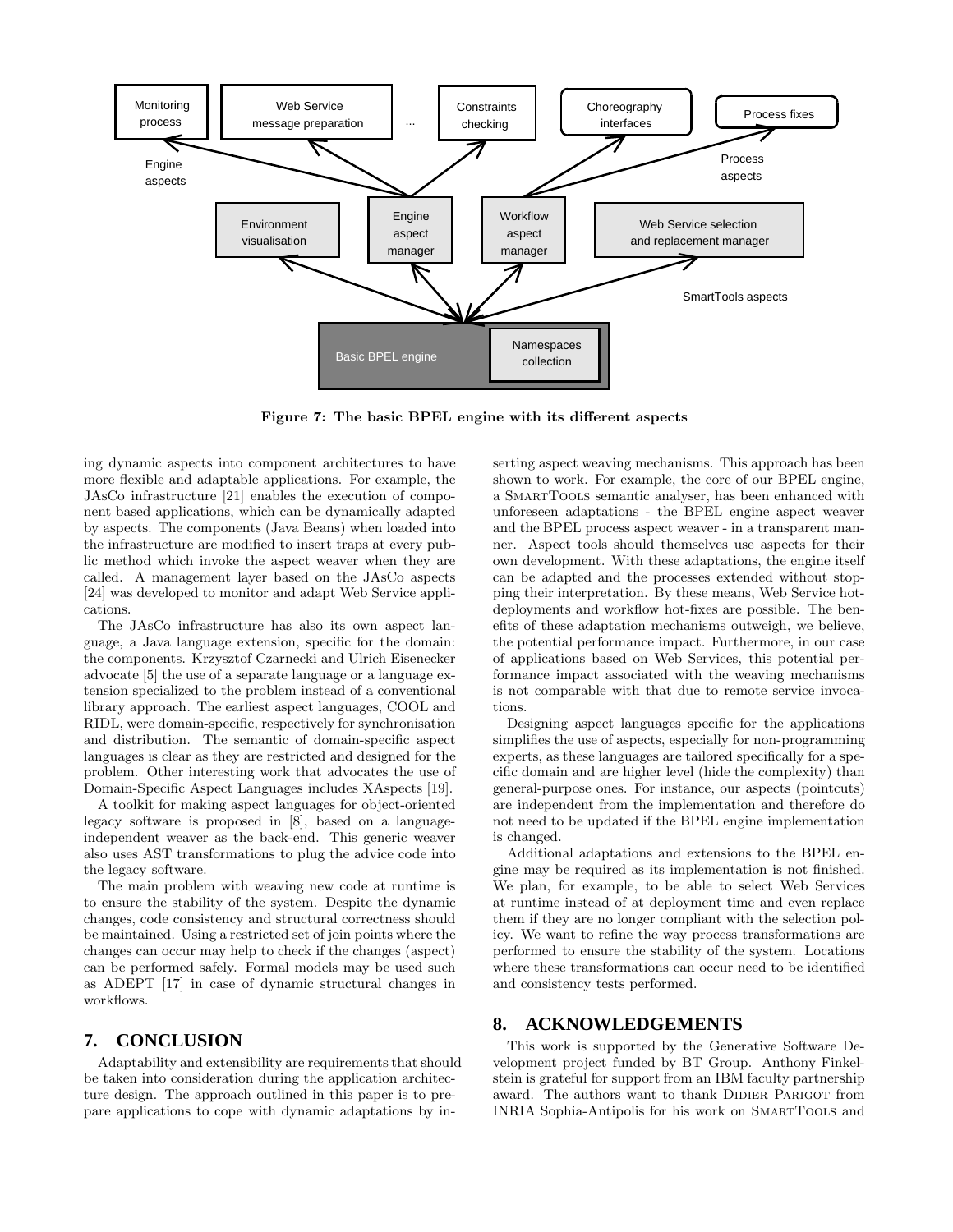PATRIK MIHAILESCU from BT for his comments about this article as well as ANNE LIRET.

# **9. REFERENCES**

- [1] ObAsCo (Objects, Aspects, and Components) Research Group. http://www.emn.fr/x-info/obasco/.
- [2] E. E. Allen. Designing extensible applications. Technical report, IBM developerWorks, September 2001. http:

//www-106.ibm.com/developerworks/java/library/j-diag0925/.

- [3] T. Andrews, F. Curbera, H. Dholakia, Y. Goland, J. Klein, F. Leymann, K. Liu, D. Roller, D. Smith, S. Thatte, and I. Trickovic. Business Process Execution Language for Web Services version 1.1. Technical report, BEA, IBM, Microsoft, SAP, Siebel Systems, May 2003. http://www-106.ibm.com/ developerworks/webservices/library/ws-bpel/.
- [4] M. Blow, Y. Goland, M. Kloppmann, F. Leymann, G. Pfau, D. Roller, and M. Rowley. BPELJ: BPEL for Java. BEA and IBM, March 2004. white paper, http: //www-106.ibm.com/developerworks/java/library/j-diag0925/.
- [5] K. Czarnecki and U. W. Eisenecker. Generative Programming, chapter 8. Addison-Wesley, 2000. ISBN 0-210-30977-7.
- [6] A. V. Deursen, P. Klint, and J. Visser. Domain-Specific Languages: An Annotated Bibliography. ACM SIGPLAN Notices, 35(6):26–35, June 2000. http://www.cwi.nl/~arie/papers/dslbib.pdf.
- [7] E. Gamma, R. Helm, R. Johnson, and J. Vlissides. Design Patterns. Addison-Wesley Pub Co, January 1995. ISBN 0201633612.
- [8] J. Gray and S. Roychoudhury. A Tecgnique for Constructing Aspect Weavers Using a Program Transformation Engine. In K. Lieberherr, editor, the Third International Conference on Aspect-Oriented Software Development, pages 36–45, Lancaster, UK, March 2004.

http://www.cis.uab.edu/gray/Pubs/aosd-2004.pdf.

[9] J. Greenfield and K. Short. Software Factories. Assembling Applications with Patterns, Models, Frameworks and Tools. In the second OOPSLA workshop on Generative Techniques in the context of Model-Driven Architecture, Anaheim, USA, October 2003.

http://www.softmetaware.com/oopsla2003/greenfield.pdf.

- [10] G. Kiczales, J. Lamping, A. Mendhekar, C. Maeda, C. V. Lopes, J. M. Loingtier, and J. Irwin. Aspect-Oriented Programming. In M. Aksit and S. Matsuoka, editors, Proceedings 11th European Conference on Object-Oriented Programming  $(ECOOP)$ , volume 1241 of *LNCS*, pages 220-242, Jyväskylä, Finland, June 1997. http: //www.cs.ubc.ca/~gregor/papers/kiczales-ECOOP1997-AOP.pdf.
- [11] M. Mernik, J. Heering, and A. M. Sloane. When and How to Develop Domain-Specific Languages. Submitted to ACM Computing Surveys, 2004. http://marcel.uni-mb.si/marjan/ACM-ComputingSurveys.pdf.
- [12] N. Mukhi. Reference guide for creating BPEL4WS documents. Technical report, IBM, November 2002. http://www-106.ibm.com/developerworks/webservices/library/ ws-bpws4jed/.
- [13] H. Nowell, B. Butchart, D. S. Coombes, S. L. Price,

W. Emmerich, and C. R. A. Catlow. Increasing the Scope for Polymorph Prediction using e-Science. In the 2004 UK E-Science All Hands Meeting (AHM), pages 967–971, Nottingham, UK, September 2004. UK Engineering and Physical Science Research Council. http://www.cs.ucl.ac.uk/staff/w.emmerich/publications/ AHM04/final\_nowell.pdf.

[14] J. Palsberg and C. B. Jay. The Essence of the Visitor Pattern. In Proceedings of COMPSAC'98, 22nd Annual International Computer Software and Applications Conference, pages 9–15, Vienna, Austria, August 1998.

http://www.cs.ucla.edu/~palsberg/paper/compsac98.pdf. [15] D. Parigot, C. Courbis, P. Degenne, A. Fau,

C. Pasquier, J. Fillon, C. Held, and I. Attali. Aspect and XML-oriented Semantic Framework Generator: SmartTools. In M. van den Brand and R. Lämmel, editors, ETAPS'2002, LDTA workshop, volume 65 of Electronic Notes in Theoretical Computer Science (ENTCS), Grenoble, France, April 2002. Elsevier Science. http:

//www.elsevier.nl/gej-ng/31/29/23/117/52/33/65.3.009.pdf. [16] R. Pawlak, L. Seinturier, L. Duchien, and G. Florin.

- JAC: A Flexible Solution for Aspect-Oriented Programming in Java. In A. Yonezawa and S. Matsuoka, editors, Metalevel Architectures and Separation of Crosscutting Concerns: Third International Conference, Reflection'01, volume 2192 of LNCS, pages 1–24, Kyoto, Japan, September 2001. http://jac.aopsys.com/papers/reflection.ps.
- [17] M. Reichert and P. Dadam. ADEPTflex Supporting Dynamic Changes of Workflow without Loosing Control. Intelligent Information Systems special issue one Workflow Management Systems, 10(2):93–129, March/April 1998. http://www.informatik.uni-ulm.de/dbis/ 01/staff/reichert/papers/journals/reda98c.pdf.
- [18] Sun Microsystems. JSR 175: A Metadata Facility for the Java Programming Language, 2004. http://www.jcp.org/en/jsr/detail?id=175.
- [19] M. Shonle, K. Lieberherr, and A. Shah. XAspects: an Extensible System for Domain-Specific Aspect Languages. In OOPSLA 2003 Domain-Driven Development Track, Anaheim, USA, October 2003. http: //www.ccs.neu.edu/research/demeter/biblio/XAspects.html.
- [20] N. Subramanian and L. Chung. Architecture Driven Embedded Systems Adaptation for Supporting Vocabulary Evolution. In Int. Symposium on Principles of Software Evolution (ISPSE2000), pages 144–153, Kanazawa, Japon, November 2000. http://www.utdallas.edu/~chung/ftp/ISPSE00.doc.
- [21] D. Suvée, W. Vanderperren, and V. Jonckers. JAsCo: an Aspect-Oriented approach tailored for Component Based Software Development. In Proceedings of the 2nd international conference on Aspect-oriented software development, pages 21–29, Boston, USA, March 2003.

http://ssel.vub.ac.be/jasco/papers/aosd2003.pdf.

[22] The AspectJ Team. The AspectJ Programming Guide, AspectJ 1.2 edition. http://dev.eclipse.org/viewcvs/indextech.cgi/~checkout~/ aspectj-home/doc/progguide/index.html.